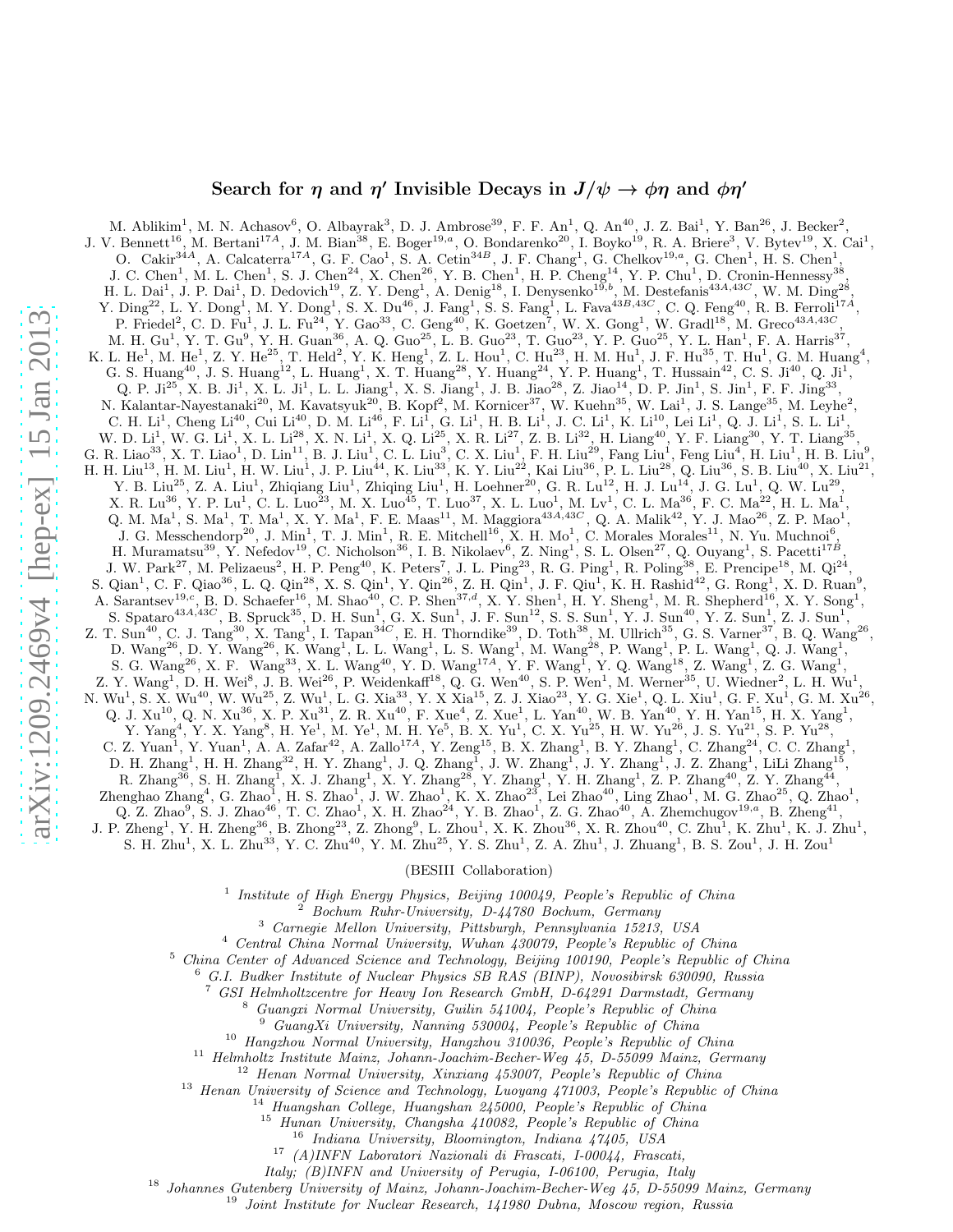<sup>20</sup> *KVI, University of Groningen, NL-9747 AA Groningen, The Netherlands*

<sup>21</sup> *Lanzhou University, Lanzhou 730000, People's Republic of China*

<sup>22</sup> *Liaoning University, Shenyang 110036, People's Republic of China*

<sup>23</sup> *Nanjing Normal University, Nanjing 210023, People's Republic of China* <sup>24</sup> *Nanjing University, Nanjing 210093, People's Republic of China*

<sup>25</sup> *Nankai University, Tianjin 300071, People's Republic of China*

<sup>26</sup> *Peking University, Beijing 100871, People's Republic of China*

<sup>27</sup> *Seoul National University, Seoul, 151-747 Korea*

<sup>28</sup> *Shandong University, Jinan 250100, People's Republic of China*

<sup>29</sup> *Shanxi University, Taiyuan 030006, People's Republic of China*

<sup>30</sup> *Sichuan University, Chengdu 610064, People's Republic of China*

<sup>31</sup> *Soochow University, Suzhou 215006, People's Republic of China* <sup>32</sup> *Sun Yat-Sen University, Guangzhou 510275, People's Republic of China*

<sup>33</sup> *Tsinghua University, Beijing 100084, People's Republic of China*

<sup>34</sup> *(A)Ankara University, Dogol Caddesi, 06100 Tandogan, Ankara, Turkey; (B)Dogus*

*University, 34722 Istanbul, Turkey; (C)Uludag University, 16059 Bursa, Turkey* <sup>35</sup> *Universitaet Giessen, D-35392 Giessen, Germany*

<sup>36</sup> *University of Chinese Academy of Sciences, Beijing 100049, People's Republic of China*

<sup>37</sup> *University of Hawaii, Honolulu, Hawaii 96822, USA*

<sup>38</sup> *University of Minnesota, Minneapolis, Minnesota 55455, USA*

<sup>39</sup> *University of Rochester, Rochester, New York 14627, USA*

<sup>40</sup> *University of Science and Technology of China, Hefei 230026, People's Republic of China*

<sup>41</sup> *University of South China, Hengyang 421001, People's Republic of China*

<sup>42</sup> *University of the Punjab, Lahore-54590, Pakistan*

<sup>43</sup> *(A)University of Turin, I-10125, Turin, Italy; (B)University of Eastern*

*Piedmont, I-15121, Alessandria, Italy; (C)INFN, I-10125, Turin, Italy*

<sup>44</sup> *Wuhan University, Wuhan 430072, People's Republic of China*

<sup>45</sup> *Zhejiang University, Hangzhou 310027, People's Republic of China*

<sup>46</sup> *Zhengzhou University, Zhengzhou 450001, People's Republic of China*

<sup>a</sup> *Also at the Moscow Institute of Physics and Technology, Moscow 141700, Russia*

<sup>b</sup> *On leave from the Bogolyubov Institute for Theoretical Physics, Kiev 03680, Ukraine*

<sup>c</sup> *Also at the PNPI, Gatchina 188300, Russia*

<sup>d</sup> *Present address: Nagoya University, Nagoya 464-8601, Japan*

Using a sample of  $(225.3 \pm 2.8) \times 10^6$  J/ $\psi$  decays collected with the BESIII detector at BEPCII, searches for invisible decays of  $\eta$  and  $\eta'$  in  $J/\psi \to \phi \eta$  and  $\phi \eta'$  are performed. Decays of  $\phi \to K^+ K^$ are used to tag the  $\eta$  and  $\eta'$  decays. No signals above background are found for the invisible decays, and upper limits at the 90% confidence level are determined to be  $2.6 \times 10^{-4}$  for the ratio  $\frac{\mathcal{B}(\eta\to\text{invisible})}{\mathcal{B}(\eta\to\gamma\gamma)}$  and  $2.4\times10^{-2}$  for  $\frac{\mathcal{B}(\eta'\to\text{invisible})}{\mathcal{B}(\eta'\to\gamma\gamma)}$ . These limits may be used to constrain light dark matter particles or spin-1  $U$  bosons.

PACS numbers: 13.25.Gv, 13.20.Jf, 14.40.Be

### I. INTRODUCTION

Invisible or radiative decays of the  $J/\psi$ ,  $\Upsilon$  and other mesons may be used to search for new physics beyond the Standard Model (SM), in particular for neutral states  $\chi$ , that could be light dark matter constituents, according to  $q\bar{q} \rightarrow (\gamma) \chi \chi$  [\[1](#page-7-0)[–3](#page-8-0)]. Independently of dark matter, radiative meson decays into  $\gamma$  + invisible allow to look, as for spin-0 axions [\[4](#page-8-1)], for light spin-1 particles called U bosons, according to  $q\bar{q} \rightarrow \gamma + U$ , where the U can stay invisible when decaying into  $\nu\bar{\nu}$  or other neutral particles [\[5,](#page-8-2) [6\]](#page-8-3). Such  $J/\psi$  or  $\Upsilon \to \gamma + U$  decays were already searched for long ago [\[7](#page-8-4)[–9](#page-8-5)].

Processes involving U bosons and dark matter particles  $\chi$  may be intimately related, with the U's mediating a new interaction between ordinary (SM) and dark matter particles  $\chi$ . This may indeed be necessary to ensure for sufficient annihilations of *light* dark matter (LDM) particles [\[10\]](#page-8-6), proposed as an interpretation for the origin of the 511 keV line from the galactic bulge observed by the INTEGRAL satellite [\[11](#page-8-7), [12](#page-8-8)].

Conversely, this interaction mediated by  $U$  bosons may be responsible for the pair-production of LDM particles through  $q\bar{q}$  (or  $e^+e^-$ )  $\rightarrow$  ( $\gamma$ )  $\chi\chi$ . In spite of tentative estimates like  $\mathcal{B}(\eta(\eta') \to \chi \chi) \approx 1.4 \times 10^{-4} (1.5 \times 10^{-6})$  [\[13\]](#page-8-9), one cannot reliably predict such invisible decay rates of mesons just from the dark matter relic density and annihilation cross-section [\[3](#page-8-0)]. In particular a U vectorially coupled to quarks and leptons could be responsible for LDM annihilations, without contributing to invisible decays  $\eta(\eta') \to \chi \chi$  [\[2\]](#page-7-1); this includes the more specific case of a  $U$  boson coupled to SM particles through the electromagnetic current [\[14\]](#page-8-10), also known as a "dark photon". Annihilations  $q\bar{q} \rightarrow UU$  may also be a source of invisi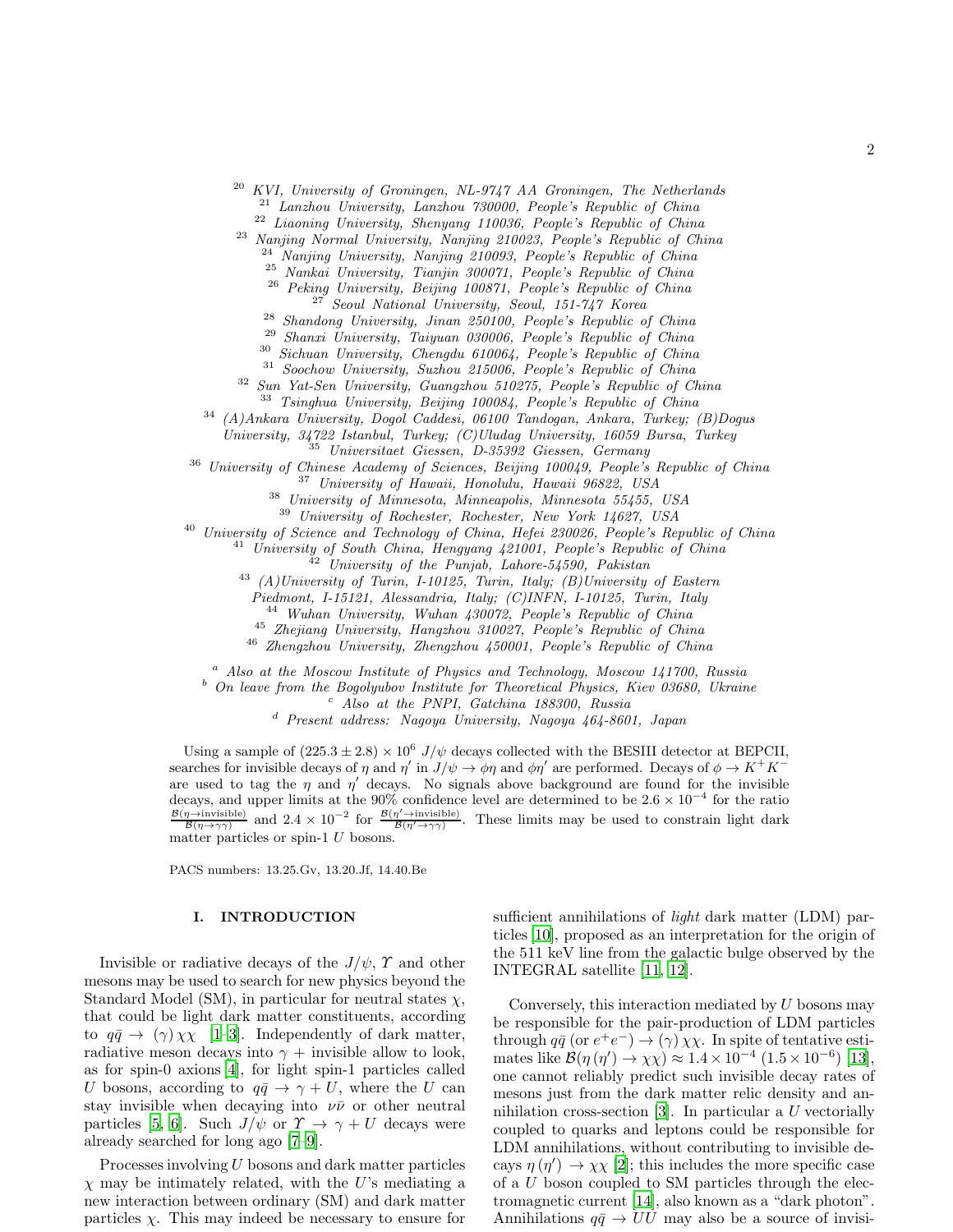ble meson decays, especially as the invisible decay mode  $U \rightarrow \chi \chi$  may be dominant [\[2](#page-7-1)]. U exchanges could be responsible for a possible discrepancy between the measured and expected values of  $g_{\mu} - 2$  [\[6\]](#page-8-3).

It is in any case very interesting to search for such light invisible particles in collider experiments [\[15\]](#page-8-11). Many searches for the invisible decays of  $\pi^0$ ,  $\eta$ ,  $\eta'$ ,  $J/\psi$  and  $\Upsilon(1S)$  have been performed [\[16](#page-8-12)[–20\]](#page-8-13). Invisible decays of  $\eta$  and  $\eta'$  may originate from  $\eta(\eta') \to \chi \chi$  or  $U_{\text{inv}}U_{\text{inv}}$ . The resulting informations complement those from  $J/\psi$ and  $\gamma$  decays (constraining different matrix elements, for the b and c quarks), and from  $\pi^0$  decays (giving access to a smaller phase space and, again, for different matrix elements).

Using  $58 \times 10^6$  J/ $\psi$  events, the BESII experiment obtained a first upper limit  $\mathcal{B}(\eta(\eta')) \to \text{invisible}$  $/\mathcal{B}(\eta(\eta')) \to$  $(\gamma \gamma)$  < 1.65 × 10<sup>-3</sup> (6.69 × 10<sup>-2</sup>), corresponding to  $\mathcal{B}(\eta(\eta')) \to \text{invisible} \times 6.5 \times 10^{-4} \ (1.5 \times 10^{-3}) \ [17].$  $\mathcal{B}(\eta(\eta')) \to \text{invisible} \times 6.5 \times 10^{-4} \ (1.5 \times 10^{-3}) \ [17].$  $\mathcal{B}(\eta(\eta')) \to \text{invisible} \times 6.5 \times 10^{-4} \ (1.5 \times 10^{-3}) \ [17].$ Complementary to the BESII results, IceCube set  $\mathcal{B}(\eta \rightarrow$  $\nu_{e,\tau}\bar{\nu}_{e,\tau}$   $< 6.1 \times 10^{-4}$  [\[21](#page-8-15)] for  $\eta$  decays into SM neutrinos. We present here updated results of searches for the invisible decays of  $\eta$  and  $\eta'$ . The data sample used consists of  $(225.3 \pm 2.8) \times 10^6$  J/ $\psi$  events [\[22](#page-8-16)] collected with the BESIII detector [\[23\]](#page-8-17) at the BEPCII collider [\[24\]](#page-8-18).

### II. THE BESIII EXPERIMENT AND MONTE CARLO SIMULATION

BEPCII/BESIII [\[23](#page-8-17)] is a major upgrade of the BESII experiment at the BEPC accelerator. The design peak luminosity of the double-ring  $e^+e^-$  collider, BEPCII, is  $10^{33}$  cm<sup>-2</sup> s<sup>-1</sup> at a beam current of 0.93 A. The BESIII detector has a geometrical acceptance of 93% of  $4\pi$  and consists of four main components: (1) a small-celled, helium-based main draft chamber (MDC) with 43 layers, which provides measurements of ionization energy loss  $(dE/dx)$ . The average single wire resolution is 135  $\mu$ m, and the momentum resolution for charged particles with momenta of 1 GeV/c in a 1 T magnetic field is 0.5%; (2) an electromagnetic calorimeter (EMC) made of 6240 CsI (Tl) crystals arranged in a cylindrical shape (barrel) plus two end-caps. For 1.0 GeV photons, the energy resolution is 2.5% in the barrel and 5% in the end-caps, and the position resolution is 6 mm in the barrel and 9 mm in the end-caps; (3) a time-of-flight system (TOF) for particle identification (PID) composed of a barrel part made of two layers with 88 pieces of 5 cm thick, 2.4 m long plastic scintillators in each layer, and two end-caps with 96 fan-shaped, 5 cm thick, plastic scintillators in each end-cap. The time resolution is 80 ps in the barrel, and 110 ps in the end-caps, corresponding to a  $2\sigma K/\pi$ separation for momenta up to about 1.0  $GeV/c$ ; (4) a muon chamber system made of  $1000 \text{ m}^2$  of resistive-platechambers arranged in 9 layers in the barrel and 8 layers in the end-caps and incorporated in the return iron of the super-conducting magnet. The position resolution is about 2 cm.

The optimization of the event selection and the estimation of physics backgrounds are performed using Monte Carlo (MC) simulated data samples. The GEANT4-based simulation software BOOST [\[25](#page-8-19)] includes the geometric and material description of the BESIII detectors, the detector response and digitization models, as well as the tracking of the detector running conditions and performance. The production of the  $J/\psi$  resonance is simulated by the MC event generator kkmc [\[26](#page-8-20)]; the known decay modes are generated by EVTGEN  $[27]$  with branching ratios set at PDG values [\[28\]](#page-8-22), while the remaining unknown decay modes are modeled by LUNDCHARM [\[29\]](#page-8-23).

### III. DATA ANALYSIS

# A. Analyses for  $\eta$  and  $\eta' \to$  invisible

In order to detect invisible  $\eta$  and  $\eta'$  decays, we use  $J/\psi \to \phi \eta$  and  $\phi \eta'$ . These two-body decays provide a very simple event topology, in which the  $\phi$  candidates can be reconstructed easily and cleanly decaying into  $K^+K^-$ . The reconstructed  $\phi$  particles can be used to tag  $\eta$  and  $\eta'$  in order to allow a search for their invisible decays. In addition, both the  $\phi$  and  $\eta(\eta')$  are given strong boosts in the  $J/\psi$  decay, so the directions of the  $\eta$  and  $\eta'$  decays are well defined in the lab system and any decay products can be efficiently detected by the BESIII detector. The missing  $\eta$  and  $\eta'$  can be searched for in the distribution of mass recoiling against the  $\phi$  candidate.

Charged tracks in the BESIII detector are reconstructed using track-induced signals in the MDC. We select tracks that originate within  $\pm 10$  cm of the interaction point (IP) in the beam direction and within 1 cm in the plane perpendicular to the beam. The tracks must be within the MDC fiducial volume,  $|\cos \theta| < 0.93$ ( $\theta$  is the polar angle with respect to the  $e^+$  beam direction). Candidate events are required to have only two charged tracks reconstructed with a net charge of zero. For each charged track, information from TOF and  $dE/dx$  are combined to calculate  $\chi^2_{\text{PID}}(i)$  values. With the corresponding number of degree of freedom, we obtain probabilities,  $\text{Prob}_{\text{PID}}(i)$ , for the hypotheses that a track is a pion, kaon, or proton, where  $i$  $(i = \pi/K/p)$  is the particle type. For both kaon candidates, we require  $\text{Prob}_{\text{PID}}(K) > \text{Prob}_{\text{PID}}(\pi)$ . The mass recoiling against the  $\phi$  candidate,  $M_{\phi}^{\text{recoil}}$ , is calculated using the four-momentum of the incident beams in the lab frame  $(p^{\mu}_{\text{lab}} = p^{\mu}_{e^{-}} + p^{\mu}_{e^{+}})$ , and constructing the 4product  $(M_\phi^{\text{recoil}})^2 = (p_{\text{lab}} - p_{KK})^\mu (p_{\text{lab}} - p_{KK})_\mu$ , where  $p_{KK}^{\mu} = p_{\phi}^{\mu}$  is the sum of the four-momentum of the two charged kaons. The  $\eta$  and  $\eta'$  signal regions in the  $M_\phi^\text{recoil}$ distribution are defined to be within  $3\sigma$  of the known masses of  $\eta$  and  $\eta'$  [\[28\]](#page-8-22). Here,  $\sigma$  is the detector resolution and is 17.8 (9.3) MeV/ $c^2$ , which is determined from MC simulation, for  $J/\psi \to \phi \eta(\eta')$ .

Electromagnetic showers are reconstructed from clus-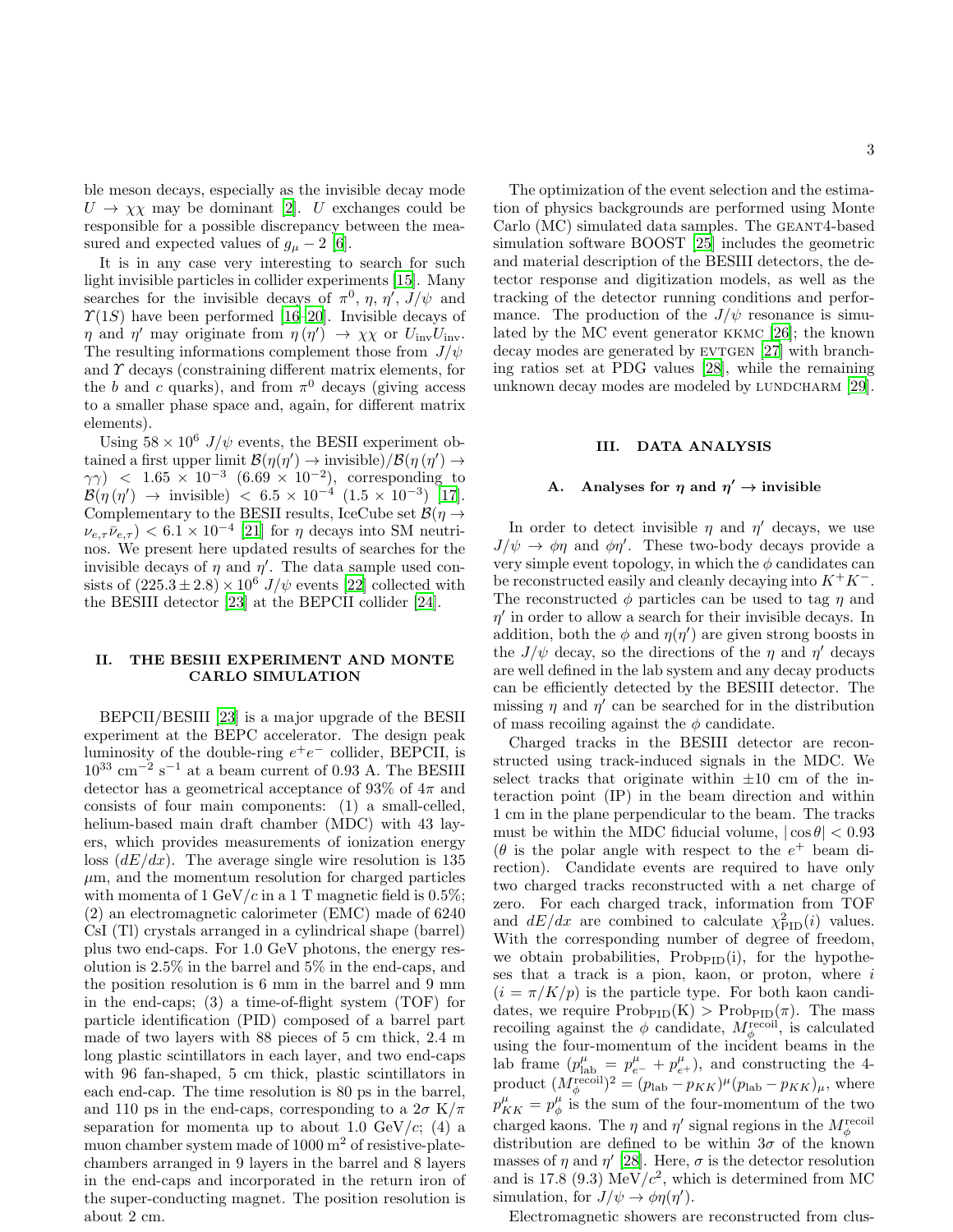

<span id="page-3-0"></span>FIG. 1: (a) The  $m_{KK}$  distribution for candidate events in data. The arrows on the plot indicate the signal region of  $\phi$ candidates. Points with error bars are data; the (blue) histogram is expected background. (b) Recoil mass distribution against  $\phi$  candidates,  $M_{\phi}^{\text{recoil}}$ , for events with 1.01 GeV/ $c^2 < m_{KK} < 1.03$  GeV/ $c^2$  in (a). Points with error bars are data; the (blue) solid histogram is the sum of the expected backgrounds; the dashed histograms (with arbitrary scale) are signals of  $\eta$  and  $\eta'$ invisible decays from MC simulations; the arrows on the plot indicate the signal regions of the  $\eta$  and  $\eta' \to$  invisible.



<span id="page-3-1"></span>FIG. 2: The  $M_{\phi}^{\text{recoil}}$  distribution with events around the  $\eta'$ mass region. Points with error bars are data. The (black) solid curve shows the result of the fit to signal plus background distributions, the (blue) dotted curve shows the background shape from  $J/\psi \rightarrow \phi f_0(980)(f_0(980) \rightarrow K_L K_L),$ the (blue) dashed curve shows the polynomial function for  $J/\psi \rightarrow \phi K_L K_L$  background, and the (red) dotted-dash curve shows the signal yield.

ters of energy deposits in the EMC crystals. The shower energies are required to be greater than 25 MeV for the barrel region ( $|\cos \theta|$  < 0.8) and 50 MeV for the end-cap region  $(0.86 < |\cos \theta| < 0.92)$ . The showers in the transition region between barrel and end-cap are required to have an energy greater than 100 MeV. Showers must be isolated from all charged tracks by more than 10◦ .

We require that  $\eta(\eta') \rightarrow$  invisible events have no charged tracks besides those of the  $\phi \to K^+K^-$  candidate. In addition, the number of EMC showers  $(N_{\text{shower}})$ , that could be from a  $K_L$  or a photon, are required to



<span id="page-3-2"></span>FIG. 3: The  $M_{\phi}^{\text{recoil}}$  distribution for the control sample  $J/\psi \rightarrow$  $\phi \eta', \eta' \to \pi^+ \pi^- \eta(\eta \to \gamma \gamma)$  decay candidates. The solid curve shows the fit results.

be zero inside a cone of 1.0 rad around the recoil direction against the  $\phi$  candidate. This requirement rejects most  $\eta$  and  $\eta'$  decays into visible final states. It also eliminate most backgrounds from multibody decays of  $J/\psi \rightarrow \phi +$ anything. In order to ensure that  $\eta$  and  $\eta'$ decay particles are inside the fiducial volume of the detector, the recoil direction against the  $\phi$  is required to be within the region  $|\cos \theta_{\text{recoil}}| < 0.7$ , where  $\theta_{\text{recoil}}$  is the polar angle of the recoil three-momentum of  $\phi$  can-didate. Figure [1](#page-3-0) (a) shows the  $K^+K^-$  invariant mass distribution after the above selection. A clear  $\phi$  peak is seen. Figure [1](#page-3-0) (b) shows the recoil mass against  $\phi$ candidates for events with 1.01 GeV/ $c^2 < m_{KK} < 1.03$  $GeV/c^2$ , and there are no significant signals in the  $\eta$  and  $\eta'$  mass regions.

We use MC simulated events to determine selection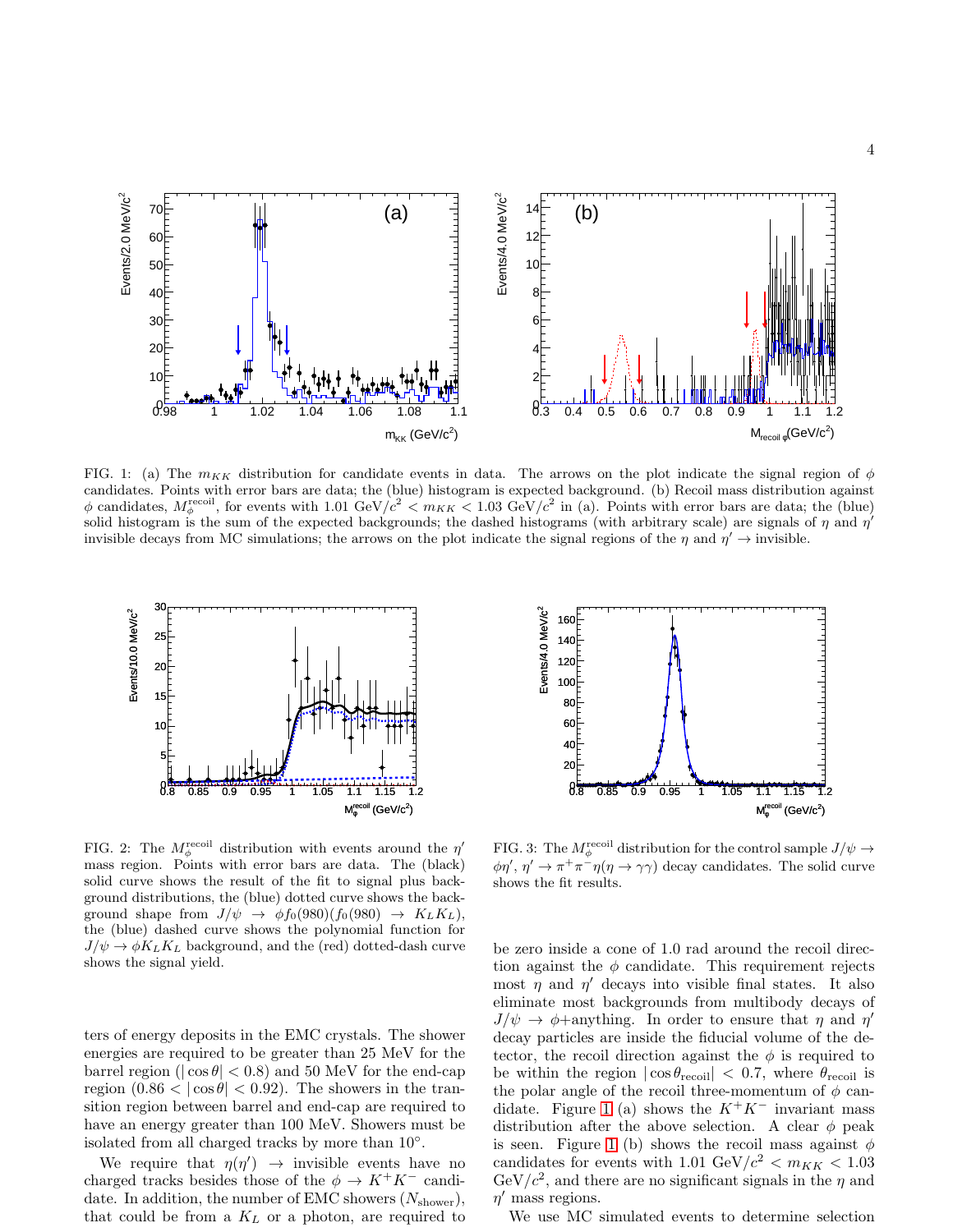efficiencies for the signal channels and study possible backgrounds. The efficiencies are 36.0% and 36.1% for  $\eta$  and  $\eta'$  invisible decays, respectively. More than 20 exclusive decay modes are generated with full MC simulations in order to better understand the backgrounds. The sources of backgrounds are divided into two classes. Class I: The background is from  $J/\psi \to \phi \eta(\eta')$ , where  $\phi \to K^+K^-$  and  $\eta(\eta')$  decays into visible final states that are not detected by the EMC. The expected number of background events from this class is  $0.18 \pm 0.02$  ( $1.0 \pm 0.2$ ) in the signal region for the  $\eta(\eta')$  case. Class II: It is from  $J/\psi$  decays to final states without  $\eta(\eta')$  or without both  $\eta(\eta')$  and  $\phi$ . For the  $\eta$  invisible decay, the dominant background is from  $J/\psi \to \gamma \eta_c, \eta_c \to K^{\pm} \pi^{\mp} K_L$ , where the soft radiative photon is either undetected or outside of the 1 rad cone against recoil  $\phi$  direction in the EMC and the fast  $\pi$  is mis-identified as kaon. We determine the expected number of background from  $J/\psi \rightarrow \gamma \eta_c, \ \eta_c \rightarrow K^{\pm} \pi^{\mp} K_L$  with a phase space distribution for the  $\eta_c \to K^{\pm} \pi^{\mp} K_L$  decay in MC simulation, and a systematic uncertainty is assigned to cover the variation due to possible structures on the Dalitz plot. For the  $\eta'$ case, the dominant background is from  $J/\psi \rightarrow \phi K_L K_L$ and  $J/\psi \rightarrow \phi f_0(980)$ ,  $f_0(980) \rightarrow K_L K_L$ . The expected number of background events from class II is  $0.8\pm0.2$  and  $9.4 \pm 1.7$  in the signal regions for  $\eta$  and  $\eta'$ , respectively.

After all selection criteria are applied, only one event (shown in Fig. [1](#page-3-0) (b)) survives in the  $\eta$  signal region where  $1.0 \pm 0.2$  background event is expected. An upper limit (UL) at the 90% confidence level (C.L.) of  $N_{\text{UL}}^{\eta} = 3.34$  for  $J/\psi \to \phi \eta$  ( $\phi \to K^+K^-$  and  $\eta \to \text{invisible}$ ) is obtained using the  $POLE^{++}$  program [\[30](#page-8-24)] with the Feldman-Cousins frequentist approach [\[31\]](#page-8-25). The information used to obtain the upper limit includes the number of observed events in the signal region, and the expected number of background events and their uncertainty.

For the  $\eta'$  case, an unbinned extended maximum likelihood (ML) fit to the  $M_{\phi}^{\text{recoil}}$  distribution in the range  $0.8 \text{ GeV}/c^2 < M_{\phi}^{\text{recoil}} < 1.2 \text{ GeV}/c^2$ , as shown in Fig. [2,](#page-3-1) is performed. The signal shape used in the fit, shown in Fig. [3,](#page-3-2) is obtained from a nearly background-free  $J/\psi \rightarrow \phi \eta', \eta' \rightarrow \pi^+ \pi^- \eta, \eta \rightarrow \gamma \gamma$  sample. The purity of the sample is greater than 98.5%. The shape of the invisible signal peak in the  $M_\phi^{\text{recoil}}$  distribution is fixed to the smoothed histograms of the  $J/\psi \to \phi \eta'$ ,  $\eta' \to \pi^+\pi^-\eta$ ,  $\eta \to \gamma\gamma$  MC sample, and the signal yield is allowed to float. The shape of the dominant background  $J/\psi \rightarrow \phi f_0(980)$ ,  $f_0(980) \rightarrow K_L K_L$  is described by MC simulated data, in which the  $f_0(980)$  line shape is parameterized with the Flatté form [\[32\]](#page-8-26)

<span id="page-4-0"></span>
$$
f(m) = \frac{1}{M_{f_0}^2 + m^2 + i(g_1^2 \rho_{\pi\pi} + g_2^2 \rho_{KK})},
$$
 (1)

where  $M_{f_0}$  is the mass of the  $f_0(980)$ , m is the effective mass,  $\rho$  is Lorentz invariant phase space  $(\rho = 2k/m$ , here, k refers to the  $\pi$  or K momentum in the rest frame of the resonance), and  $g_1$  and  $g_2$  are coupling-constants for

the  $f_0(980)$  resonance coupling to the  $\pi\pi$  and KK channels, respectively. These parameters  $[M_{f_0} = 0.965 \pm 0.010$ GeV/c<sup>2</sup>,  $g_1^2 = 0.165 \pm 0.018 \text{ (GeV/c^2)^2}$  and  $g_2^2 = 0.695 \pm 0.018 \text{ (GeV/c^2)^2}$  $(0.075 \, (\text{GeV}/c^2)^2]$  have been determined in the analysis of  $J/\psi \to \phi \pi^+ \pi^-$  and  $\phi K^+ K^-$  from BESII data [\[33,](#page-8-27) [34\]](#page-8-28). In the ML fit, the dominant background shape  $(J/\psi \rightarrow$  $\phi f_0(980)$ ,  $f_0(980) \rightarrow K_L K_L$ ) is fixed to the MC simulations, and its yield  $(N_{f_0}^{\text{bkg}})$  is floated. The shape of the remaining background from  $J/\psi \rightarrow \phi K_L K_L$  is modeled with a first order Chebychev polynomial whose slope and yield  $(N_{\text{non-}f_0}^{\text{bkg}})$  are floated in the fit to data. The signal yield,  $N_{\text{sig}}^{\eta'} = 2.3 \pm 4.3$ , is consistent with zero observed events, and the resulting fitted values of  $N_{f_0}^{\text{bkg}}$  and  $N_{\text{non-}f_0}^{\text{bkg}}$  are 239  $\pm$  28 and 37  $\pm$  25, respectively, where the errors are statistical. We obtain an upper limit by integrating the normalized likelihood distribution over the positive values of the number of signal events. The upper limit at the 90% C.L. is  $N_{UL}^{\eta'} = 10.1$ .

# B. Analyses for  $\eta$  and  $\eta' \to \gamma\gamma$

The branching fraction of  $\eta(\eta') \to \gamma \gamma$  is also determined in  $J/\psi \to \phi \eta(\eta')$ , in order to obtain the ratio of  $\mathcal{B}(\eta(\eta')) \to \text{invisible}$  to  $\mathcal{B}(\eta(\eta')) \to \gamma\gamma$ . The advantage of measuring  $\frac{\mathcal{B}(\eta(\eta')\to \text{invisible})}{\mathcal{B}(\eta(\eta')\to \gamma\gamma)}$  is that the uncertainties due to the total number of  $J/\psi$  events, tracking efficiency, PID, the number of the charged tracks, and the residual noise in the EMC cancel.

The selection criteria for the charged tracks are the same as those for  $J/\psi \to \phi \eta(\eta')$ ,  $\eta(\eta') \to \text{invisible}$ . However, at least two good photons are required. The events are kinematically fitted using energy and momentum conservation constraints (4C) under the  $J/\psi \to K K \gamma \gamma$ hypothesis in order to obtain better mass resolution and suppress backgrounds further. We require the kinematic fit  $\chi^2_{K^+K^-\gamma\gamma}$  to be less than 90 (40) for the  $\eta(\eta')$  case. If there are more than two photons, the fit is repeated using all permutations, and the combination with the best fit to  $KK\gamma\gamma$  is retained.

The numbers of  $J/\psi \to \phi \eta(\eta')$ ,  $\eta(\eta') \to \gamma \gamma$  events are obtained from an extended unbinned ML fit to the  $K^+K^-$  versus  $\gamma\gamma$  invariant mass distributions. The projection of the fit on the  $m_{KK}$   $(m_{\gamma\gamma})$  axis is shown in Figs. [4\(](#page-5-0)a) and [5\(](#page-5-1)a) (Figs. 4(b) and 5(b)) for the  $\eta$  and  $\eta'$  cases, respectively. In the ML fits, we require that  $0.99 \text{ GeV}/c^2 < m_{KK} < 1.10 \text{ GeV}/c^2 \text{ and } 0.35 \text{ GeV}/c^2$  $< m_{\gamma\gamma} < 0.75 \text{ GeV}/c^2 \text{ (}0.75 \text{ GeV}/c^2 \text{ < } m_{\gamma\gamma} < 1.15$ GeV/ $c^2$ ) for the  $\eta(\eta')$  case. The signal shape for  $\phi$  is modeled with a relativistic Breit-Wigner (RBW) function [\[35\]](#page-8-29) convoluted with a Gaussian function that represents the detector resolution; the signal shape for  $\eta(\eta')$ is described by a Crystal Ball  $(CB)$  function [\[36\]](#page-8-30), and its parameters are floated. In the ML fits, the width of  $\phi$  is fixed at the PDG value, and its central mass value is floated. The backgrounds are divided into three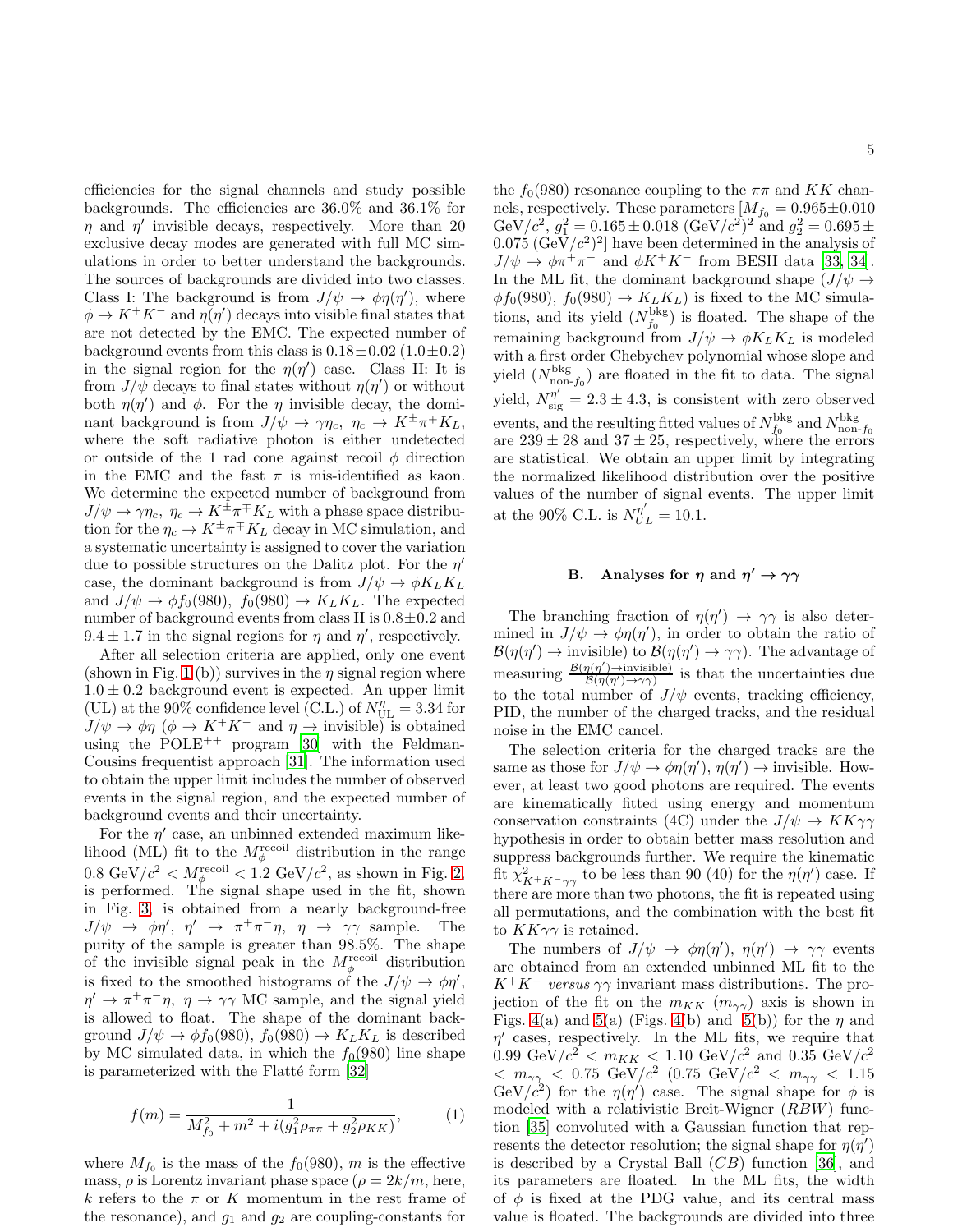



<span id="page-5-0"></span>FIG. 4: The (a)  $m_{KK}$  and (b)  $m_{\gamma\gamma}$  distributions with fit results superimposed for  $J/\psi \to \phi \eta$ ,  $\phi \to K^+ K^-$ ,  $\eta \to \gamma \gamma$ . Points with error bars are data. The (black) solid curves show the results of the fits to signal plus background, and the (black) dashed curves are for signal. In (a), the (blue) dotteddash curve shows non- $\phi$ -peaking backgrounds, and the (red) short-dashed curve shows the non-η-peaking background. In (b), the (blue) dotted-dash curve shows non- $\eta$ -peaking backgrounds, and the (red) short-dashed curve shows the non- $\phi$ peaking background.

categories: non- $\phi \eta(\eta')$ -peaking background  $(i.e., J/\psi \rightarrow$  $\gamma \pi^0 K^+ K^-$ , in which one of the photons is missing); non- $\phi$ -peaking background  $(i.e., J/\psi \rightarrow K^+K^-\eta(\eta'))$ ; and non- $\eta(\eta')$ -peaking background (*i.e.*,  $J/\psi \rightarrow \phi \gamma \gamma$  and  $\phi \pi^0 \pi^0$ ). The probability density functions (PDF) for non- $\phi$ -peaking background in the  $m_{KK}$  distribution is parameterized by [\[37](#page-8-31)]

$$
B(m_{KK}) = (m_{KK} - 2m_K)^a \cdot e^{-bm_{KK} - cm_{KK}^2}, \qquad (2)
$$

where a, b and c are free parameters, and  $m<sub>K</sub>$  is the nominal mass value of the charged kaon from the PDG [\[28\]](#page-8-22). The shape for the non- $\eta(\eta')$ -peaking background in the  $m_{\gamma\gamma}$  distribution is modeled by a second-order Chebychev polynomial function  $(B(m_{\gamma\gamma}))$ . All parameters related to the background shape are floated in the fit to data. The PDFs for signal and backgrounds are combined in the likelihood function  $\mathcal{L}$ , defined as a function

<span id="page-5-1"></span>FIG. 5: The (a)  $m_{KK}$  and (b)  $m_{\gamma\gamma}$  distributions with fit results superimposed for  $J/\psi \to \phi \eta'$ ,  $\phi \to K^+K^-$ ,  $\eta' \to \gamma \gamma$ . Points with error bars are data. The (black) solid curves show the results of the fits to signal plus background distributions, and the (black) dashed curves are for signal. In (a), the (blue) dotted-dash curve shows non- $\phi$ -peaking backgrounds, and the (red) short-dashed curve shows the non- $\eta'$ -peaking background. In (b), the (blue) dotted-dash curve shows non- $\eta'$ -peaking backgrounds, and the (red) short-dashed curve shows the non- $\phi$ -peaking background.

of the free parameters  $N_{\gamma\gamma}^{\eta}$ ,  $N_{\text{bkg}}^{\text{non-}\phi\eta}$ ,  $N_{\text{bkg}}^{\text{non-}\phi}$ , and  $N_{\text{bkg}}^{\text{non-}\eta}$ :

<span id="page-5-2"></span>
$$
\mathcal{L} = \frac{e^{-(N_{\gamma\gamma}^{\eta} + N_{\text{bkg}}^{\text{non-}\phi} + N_{\text{bkg}}^{\text{non-}\phi} + N_{\text{bkg}}^{\text{non-}\eta})}}{N!} \times \prod_{i=1}^{N} [N_{\gamma\gamma}^{\eta} RBW(m_{KK}^{i}) \times CB(m_{\gamma\gamma}^{i}) + N_{\text{bkg}}^{\text{non-}\phi\eta} B(m_{KK}^{i}) \times B(m_{\gamma\gamma}^{i}) + N_{\text{bkg}}^{\text{non-}\phi} B(m_{KK}^{i}) \times CB(m_{\gamma\gamma}^{i}) + N_{\text{bkg}}^{\text{non-}\eta} RBW(m_{KK}^{i}) \times B(m_{\gamma\gamma}^{i})], \quad (3)
$$

where  $N^{\eta}_{\gamma\gamma}$  is the number of  $J/\psi \rightarrow \phi \eta$ ,  $\phi \rightarrow$  $K^+K^-$ ,  $\eta \rightarrow \gamma\gamma$  events, and  $N_{\text{bkg}}^{\text{non-}\phi\eta}$ ,  $N_{\text{bkg}}^{\text{non-}\phi}$ , and  $N_{\text{bkg}}^{\text{non-}\eta}$  are the numbers of the corresponding three kinds of backgrounds. The fixed parameter  $N$  is the total number of selected events in the fit region, and  $m_{KK}^i$   $(m_{\gamma\gamma}^i)$ is the value of  $m_{KK}$  ( $m_{\gamma\gamma}$ ) for the *i*th event. We use the product of the PDFs, since we have verified that  $m_{KK}$ and  $m_{\gamma\gamma}$  are uncorrelated for each component. The nega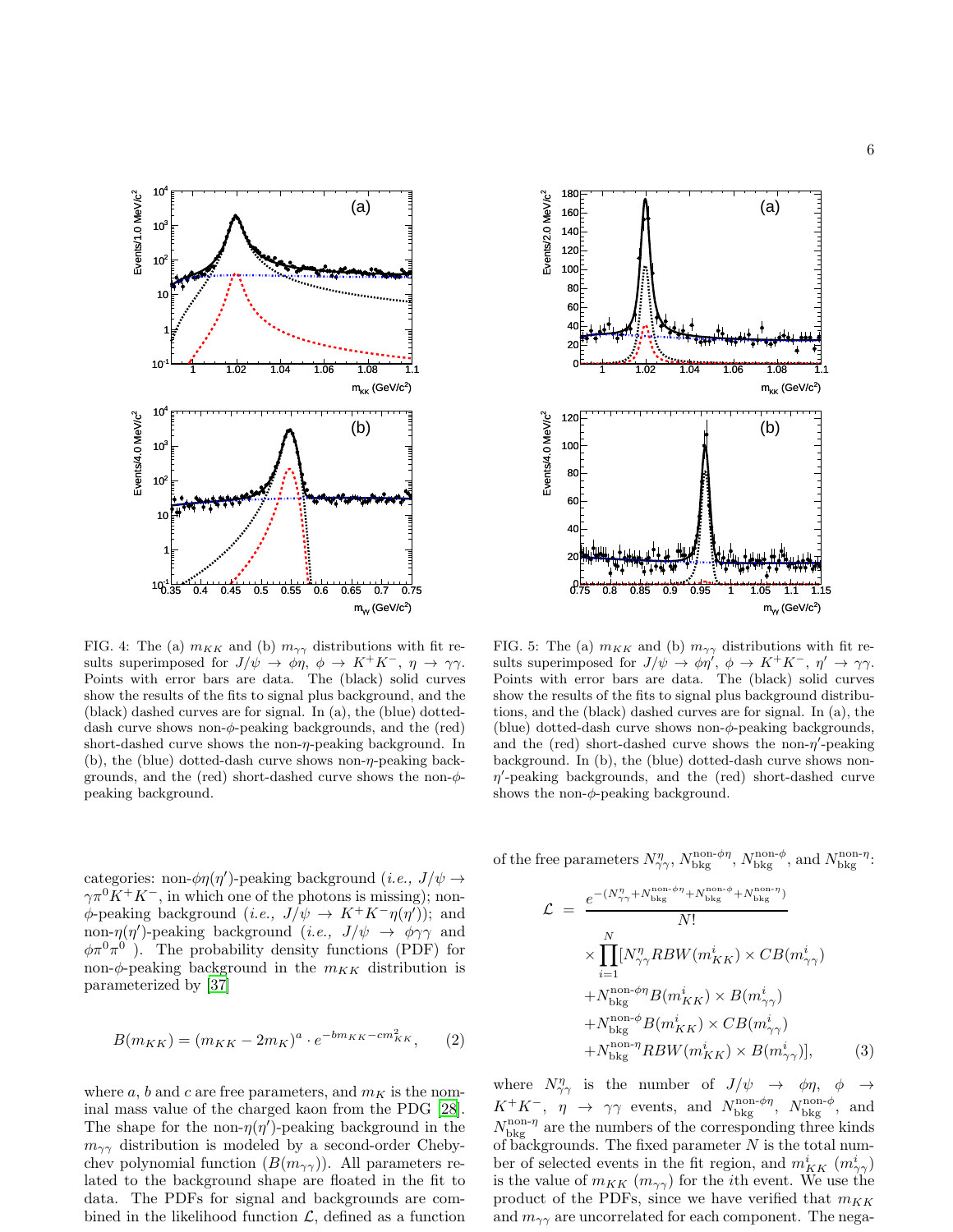tive log-likelihood  $(-\ln\mathcal{L})$  is then minimized with respect to the extracted yields. The resulting fitted signal and background yields are summarized in Table [I.](#page-6-0) We also obtain the results for the  $\eta'$  case by replacing  $\eta$  with  $\eta'$ in Eq. [\(3\)](#page-5-2). The fitted results for  $\eta(\eta') \to \gamma\gamma$  are shown in Fig. [4](#page-5-0) (Fig. [5\)](#page-5-1). The detection efficiencies are determined with MC simulations to be 36.3% and 31.7% for  $\eta$  and  $\eta'$ , respectively.

TABLE I: The fitted signal and background yields for  $J/\psi\to$  $\phi\eta(\eta')$ ,  $\eta(\eta') \to \gamma\gamma$ , and  $\epsilon_{\gamma\gamma}^{\eta}(\epsilon_{\gamma\gamma}^{\eta'})$  is its selection efficiency.

<span id="page-6-0"></span>

|                                                                   | Value                        |              |  |
|-------------------------------------------------------------------|------------------------------|--------------|--|
| Quantity                                                          | η                            | η            |  |
| $N_{\gamma\gamma}^{\eta}(N_{\gamma\gamma}^{\eta'})$               | $13390 \pm 136$ $400 \pm 25$ |              |  |
| $N_{\rm bkg}^{\rm non-\phi\eta} (N_{\rm bkg}^{\rm non-\phi\eta})$ | $2514 \pm 64$ $1482 \pm 46$  |              |  |
| $N_{\rm bkg}^{\rm non-}\phi (N_{\rm bkg}^{\rm non-}\phi)$         | $1132 \pm 70$                | $10 \pm 15$  |  |
| $N_{\rm bkg}^{\rm non-\eta} (N_{\rm bkg}^{\rm non-\eta})$         | $313 \pm 54$                 | $159 \pm 26$ |  |
| $\epsilon^{\eta}_{\gamma\gamma}(\epsilon^{\eta}_{\gamma}$         | 36.3%                        | 31.7%        |  |

According to the results in Table [I,](#page-6-0) the ratio of  $\mathcal{B}(J/\psi \to \phi \eta)$  to  $\mathcal{B}(J/\psi \to \phi \eta')$ , is found to be consistent with the known value [\[28\]](#page-8-22). The individual branching fraction is larger by  $1.3(1.6)\sigma$  with respect to the average value listed in Ref. [\[28\]](#page-8-22) for  $\mathcal{B}(J/\psi \to \phi \eta(\eta'))$ , while it is consistent with Ref. [\[17\]](#page-8-14).

### IV. SYSTEMATIC UNCERTAINTIES

The contributions to the systematic error on the calculation of the ratios are summarized in Table [II.](#page-7-2) The uncertainty, due to the requirement of no neutral showers in the EMC inside the 1.0 rad cones around the recoil direction against the  $\phi$  candidate, is estimated using the control sample of fully reconstructed  $J/\psi \rightarrow \phi \eta$ ,  $\eta \rightarrow \gamma \gamma$ events. The ratios of events with no extra photons to events without this requirement are obtained for both data and MC simulation. The difference 0.3% is taken as the systematic error for both the  $\eta$  and  $\eta'$  cases. This study determines the difference of the noise in the EMC for MC simulation and data. The uncertainty due to the  $\phi$  mass window requirement is determined to be 1.5% by using the same control sample of  $J/\psi \rightarrow \phi \eta$ ,  $\eta \rightarrow \gamma \gamma$ events.

For the  $\eta$  invisible decay, the dominant background is from  $J/\psi \to \gamma \eta_c$ ,  $\eta_c \to K^{\pm} \pi^{\mp} K_L$ . The expected number of the background is estimated with the MC simulations using a phase space distribution for  $\eta_c \to K^{\pm} \pi^{\mp} K_L$ . The uncertainty to the background estimate that covers the variation of the Dalitz plot structures is studied using the data sample of  $\psi' \to \gamma \eta_c$ ,  $\eta_c \to K_s K^{\pm} \pi^{\mp}$  events, which were from BESIII in Ref. [\[38\]](#page-8-32). The experimental data suggest that the  $\eta_c \to K_s \overline{K^{\pm}} \pi^{\mp}$  decays predominantly via the scalar  $K_0^*(1430)$  meson, i.e.,  $\eta_c \to K_0^*(1430)\overline{K}$ ,

which is consistent with the results from BABAR and Belle experiements [\[39,](#page-8-33) [40\]](#page-8-34). After correction for detection efficiency, the experimental Dalitz plot distribution in the  $\eta_c \to K_s K^{\pm} \pi^{\mp}$  is used to reweight the  $\eta_c \to K^{\pm} \pi^{\mp} K_L$ simulation. The reweighting increases the expected number of background events by 5%, which leads to a relative error of 1.2% on  $\eta \rightarrow$  invisible decay.

For the  $\eta'$  invisible decay, systematic errors in the ML fit originate from the limited number of events in the data sample and from uncertainties in the PDF parameterizations. Since the signal shape is obtained from the  $J/\psi \to \phi \eta', \eta' \to \pi^+ \pi^- \eta, \eta \to \gamma \gamma$  events in the data, the uncertainty due to the signal shape is negligible. The uncertainty due to the background shape is estimated by varying the PDF shape of the background in the ML fit. The shape of the dominant background  $J/\psi \rightarrow \phi f_0(980), f_0(980) \rightarrow K_L K_L$  is parameterized with the Flatté form in Eq.  $(1)$ . To estimate the uncertainty, we change the central values of the parameters used in the fit by one standard deviation of the measured values [\[33](#page-8-27)], and find that the relative error on  $\eta' \rightarrow$  invisible decay is 1.0%. The systematic uncertainty due to the choice of parameterization for the shape of the background from  $J/\psi \rightarrow \phi K_L K_L$  is estimated by varying the order of the polynomial in the fit; we find a relative change on the invisible signal yield of 2.9%, which is taken as the uncertainty due to the background model.

The uncertainty in the determination of the number of observed  $J/\psi \to \phi \eta(\eta')$ ,  $\phi \to K^+K^-$ ,  $\eta(\eta') \to \gamma \gamma$ events is also estimated. The systematic error due to photon detection is determined to be 1% for each photon [\[41\]](#page-8-35). The uncertainty due to the 4C fit is estimated to be  $0.4\%(0.8\%)$  for the  $\eta(\eta')$  case using the control sample  $J/\psi \to \pi^0 K^+ K^-$ . In the fit to the  $\phi$  mass distribution, the mass resolution is fixed to the MC simulation; the level of possible discrepancy is determined with a smearing Gaussian, for which a non-zero  $\sigma$  would represent a MC-data difference in the mass resolution. The uncertainty associated with a difference determined in this way is 0.1% (1.0%) for the  $\eta(\eta')$  case. The systematic uncertainty due to the choice of parameterization for the shape of the non- $\phi\eta(\eta')$ -peaking background is estimated by varying the order of the polynomial in the fit; we find the relative changes on the  $\eta(\eta')$  signal yield of  $0.1\%$   $(0.6\%)$ , which is taken as the uncertainty due to the background shapes. The total systematic errors  $\sigma_{\eta}^{\rm sys}$ and  $\sigma_{\eta'}^{\rm sys}$  on the ratio are 2.8% and 4.1% for  $\eta$  and  $\eta'$ , as summarized in Table [II.](#page-7-2)

#### V. RESULTS

The upper limit at the 90% confidence level on the ratio of  $\mathcal{B}(\eta \to \text{invisible})$  to  $\mathcal{B}(\eta \to \gamma\gamma)$  is calculated with

$$
\frac{\mathcal{B}(\eta \to \text{invisible})}{\mathcal{B}(\eta \to \gamma\gamma)} \; < \; \frac{N_{UL}^{\eta}/\epsilon_{\eta}}{N_{\gamma\gamma}^{\eta}/\epsilon_{\gamma\gamma}^{\eta}} \frac{1}{1 - \sigma_{\eta}} \,, \tag{4}
$$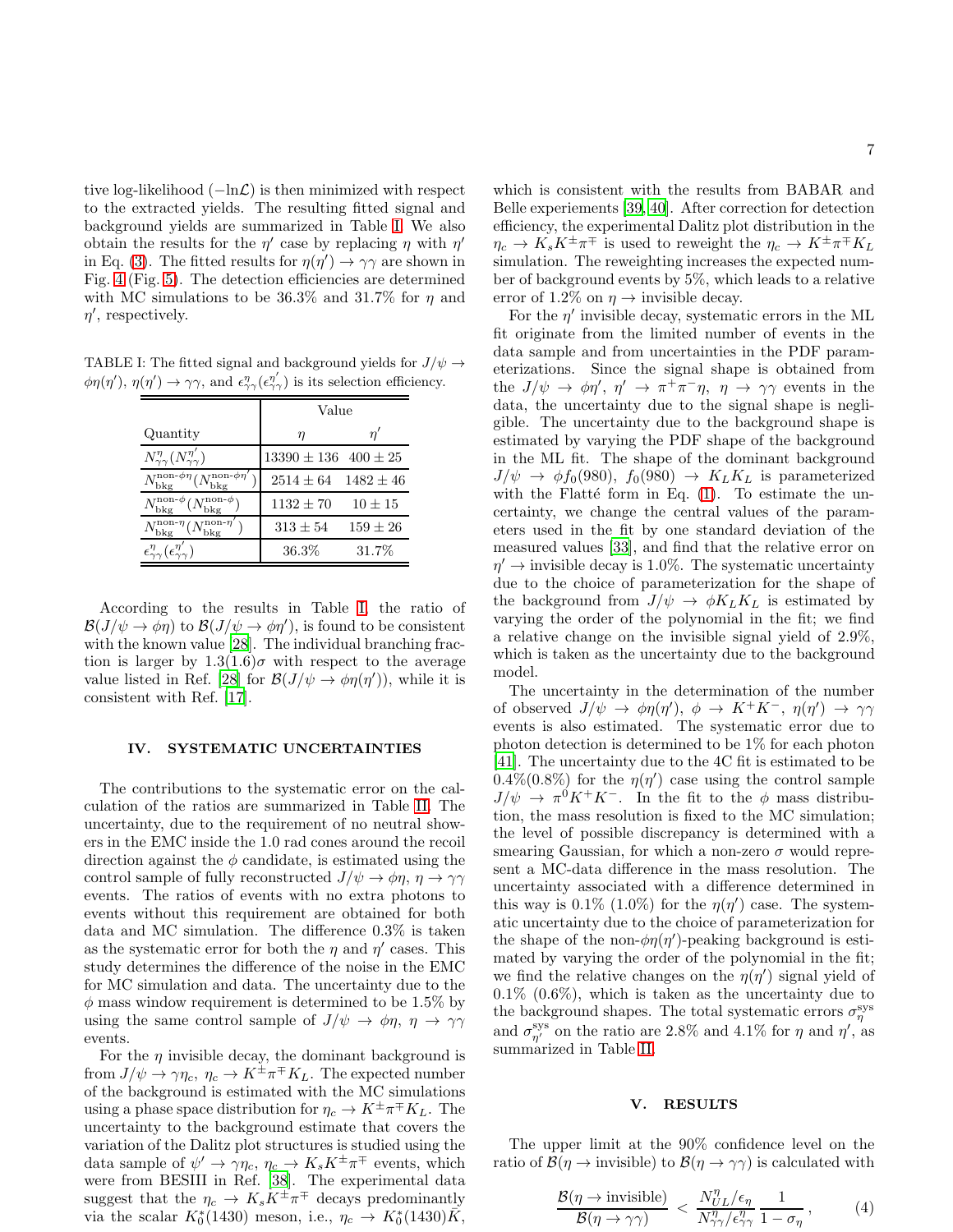<span id="page-7-2"></span>TABLE II: Summary of errors. The first five lines are relative systematic errors for  $J/\psi \to \phi \eta(\eta')$ ,  $\eta(\eta') \to$  invisible. The next four lines are relative systematic errors for  $J/\psi \rightarrow$  $\phi\eta(\eta')$ ,  $\eta(\eta') \to \gamma\gamma$ . The second line from the bottom is the relative statistical error of  $N_{\gamma\gamma}^{\eta}(N_{\gamma\gamma}^{\eta'})$ .

|                                                                                             |         | Sys. error $(\%)$ |
|---------------------------------------------------------------------------------------------|---------|-------------------|
| Source of uncertainties                                                                     | $\eta$  | $\eta'$           |
| Requirement on $N_{\text{shower}}$                                                          | $0.3\,$ | 0.3               |
| $\phi$ mass window                                                                          | $1.5\,$ | $1.5\,$           |
| $J/\psi \rightarrow \gamma \eta_c, \eta_c \rightarrow K_L K^{\pm} \pi^{\mp}$ background 1.2 |         |                   |
| Background shape of $J/\psi \rightarrow \phi f_0(980)$                                      |         | 1.0               |
| Background shape of $J/\psi \rightarrow \phi K_L K_L$                                       |         | 2.9               |
| 4C fit for $\eta(\eta') \rightarrow \gamma\gamma$                                           | 0.4     | 0.8               |
| Photon detection                                                                            | 2.0     | 2.0               |
| Signal shapes for $\eta(\eta') \to \gamma\gamma$                                            | 0.1     | 1.0               |
| Background shape for $\eta(\eta') \rightarrow \gamma\gamma$                                 | 0.1     | 0.6               |
| Total systematic errors                                                                     | 2.8     | 4.1               |
| Statistical error of $N^{\eta}_{\gamma\gamma}(N^{\eta'}_{\gamma\gamma})$                    | 1.0     | 6.0               |
| Total errors                                                                                | 3.0     | 7.4               |

where  $N_{UL}^{\eta}$  is the 90% upper limit of the number of observed events for  $J/\psi \to \phi \eta$ ,  $\phi \to K^+K^-$ ,  $\eta \to$  invisible decay,  $\epsilon_n$  is the MC determined efficiency for the signal channel,  $N^{\eta}_{\gamma\gamma}$  is the number of events for the  $J/\psi \to \phi \eta$ ,  $\phi \rightarrow K^+K^-$ ,  $\eta \rightarrow \gamma\gamma$ ,  $\epsilon_{\gamma\gamma}^{\eta}$  is the MC determined efficiency, and  $\sigma_n$  is the total error for the  $\eta$  case from Ta-ble [II.](#page-7-2) The upper limit on the ratio of  $\mathcal{B}(\eta' \to \text{invisible})$ to  $\mathcal{B}(\eta' \to \gamma\gamma)$  is obtained similarly. Since only the statistical error is considered when we obtain the 90% upper limit of the number of events, to be conservative,  $\overline{N}_{UL}^{\eta}$ and  $N_{UL}^{\eta'}$  are shifted up by one sigma of the additional uncertainties  $(\sigma_{\eta}$  or  $\sigma_{\eta'}$ ).

Thus, the upper limit of  $2.6 \times 10^{-4}$   $(2.4 \times 10^{-2})$  on the ratio of  $\mathcal{B}(\eta(\eta')) \to \text{invisible}$  and  $\mathcal{B}(\eta(\eta')) \to \gamma\gamma$  is obtained at the 90% confidence level.

### VI. CONCLUSION

In summary, the invisible decays of  $\eta$  and  $\eta'$  are searched for in the two-body decays  $J/\psi \rightarrow \phi \eta$  and  $\phi \eta'$ using  $(225.3 \pm 2.8) \times 10^6$  J/ $\psi$  decays collected with the BESIII detector. We find no signal above background for the invisible decays of  $\eta$  and  $\eta'$  and obtain upper limits at the 90% C.L. of  $2.6 \times 10^{-4}$  and  $2.4 \times 10^{-2}$  for

 $\frac{\mathcal{B}(\eta \to \text{invisible})}{\mathcal{B}(\eta \to \infty)}$  and  $\frac{\mathcal{B}(\eta' \to \text{invisible})}{\mathcal{B}(\eta' \to \infty)}$ , respectively. Using the  $\mathcal{B}(\eta \rightarrow \gamma \gamma)$  $\overline{\mathcal{B}(\eta'\rightarrow\gamma\gamma)}$ branching fraction values of  $\eta$  and  $\eta' \to \gamma \gamma$  from the PDG [\[28\]](#page-8-22), we determine the invisible decay rates to be  $\mathcal{B}(\eta \to \text{invisible}) < 1.0 \times 10^{-4}$  and  $\mathcal{B}(\eta' \to \text{invisible}) <$  $5.3\times10^{-4}$  at the 90% confidence level.

Our limits are improved by factors of 6 and 3 compared to the previous ones obtained at BESII [\[17](#page-8-14)], the  $\eta'$  limit being almost 2 times better than the recent one from the CLEO-c experiment [\[18\]](#page-8-36). The limit for  $\eta \to$  invisible is smaller than a tentative estimate [\[13](#page-8-9)] for the  $\eta \to \chi \chi$ decay to a pair of light dark matter particles, no such decays, however, being expected from the virtual exchanges of a spin-1  $U$  boson (or dark photon) with vector couplings to quarks. These limits constrain the decays  $\eta(\eta') \to UU$  where each U decays invisibly into neutrinos or LDM, with branching fraction  $B_{\text{inv}}$ . The resulting  $\eta(\eta')$  limits on the U couplings to quarks are improved by  $\simeq$  1.6 and 1.3 as compared to those obtained in [\[2\]](#page-7-1) from the BESII limits [\[17](#page-8-14)], and now read  $\sqrt{f_u^2 + f_d^2} < 3 \times 10^{-2} / \sqrt{B_{\text{inv}}}\$  and  $|f_s| < 4 \times 10^{-2} / \sqrt{B_{\text{inv}}}\$ , respectively (for  $2m_U$  smaller than  $m_n$  or  $m_{n'}$  and not too close to them),  $f_u$ ,  $f_d$  and  $f_s$  denoting effective couplings of the U boson to light quarks.

#### Acknowledgments

The BESIII collaboration thanks the staff of BEPCII and the computing center for their hard efforts. One of the authors, Hai-Bo Li, thanks Pierre Fayet for illuminating suggestions. This work is supported in part by the Ministry of Science and Technology of China under Contract No. 2009CB825200; National Natural Science Foundation of China (NSFC) under Contracts Nos. 10625524, 10821063, 10825524, 10835001, 10935007, 11125525, 11061140514; Joint Funds of the National Natural Science Foundation of China under Contracts Nos. 11079008, 11179007, 11179014; the Chinese Academy of Sciences (CAS) Large-Scale Scientific Facility Program; CAS under Contracts Nos. KJCX2-YW-N29, KJCX2-YW-N45; 100 Talents Program of CAS; Istituto Nazionale di Fisica Nucleare, Italy; Ministry of Development of Turkey under Contract No. DPT2006K-120470; U. S. Department of Energy under Contracts Nos. DE-FG02-04ER41291, DE-FG02-91ER40682, DE-FG02-94ER40823; U.S. National Science Foundation; University of Groningen (RuG) and the Helmholtzzentrum fuer Schwerionenforschung GmbH (GSI), Darmstadt; WCU Program of National Research Foundation of Korea under Contract No. R32-2008-000-10155-0.

<span id="page-7-0"></span>[1] P. Fayet, Phys. Lett. B 84, 421 (1979); P. Fayet and J. Kaplan, Phys. Lett. B 269, 213 (1991); B. McElrath,

Phys. Rev. D 72, 103508 (2005).

<span id="page-7-1"></span>[2] P. Fayet, Phys. Rev. D 74, 054034 (2006).